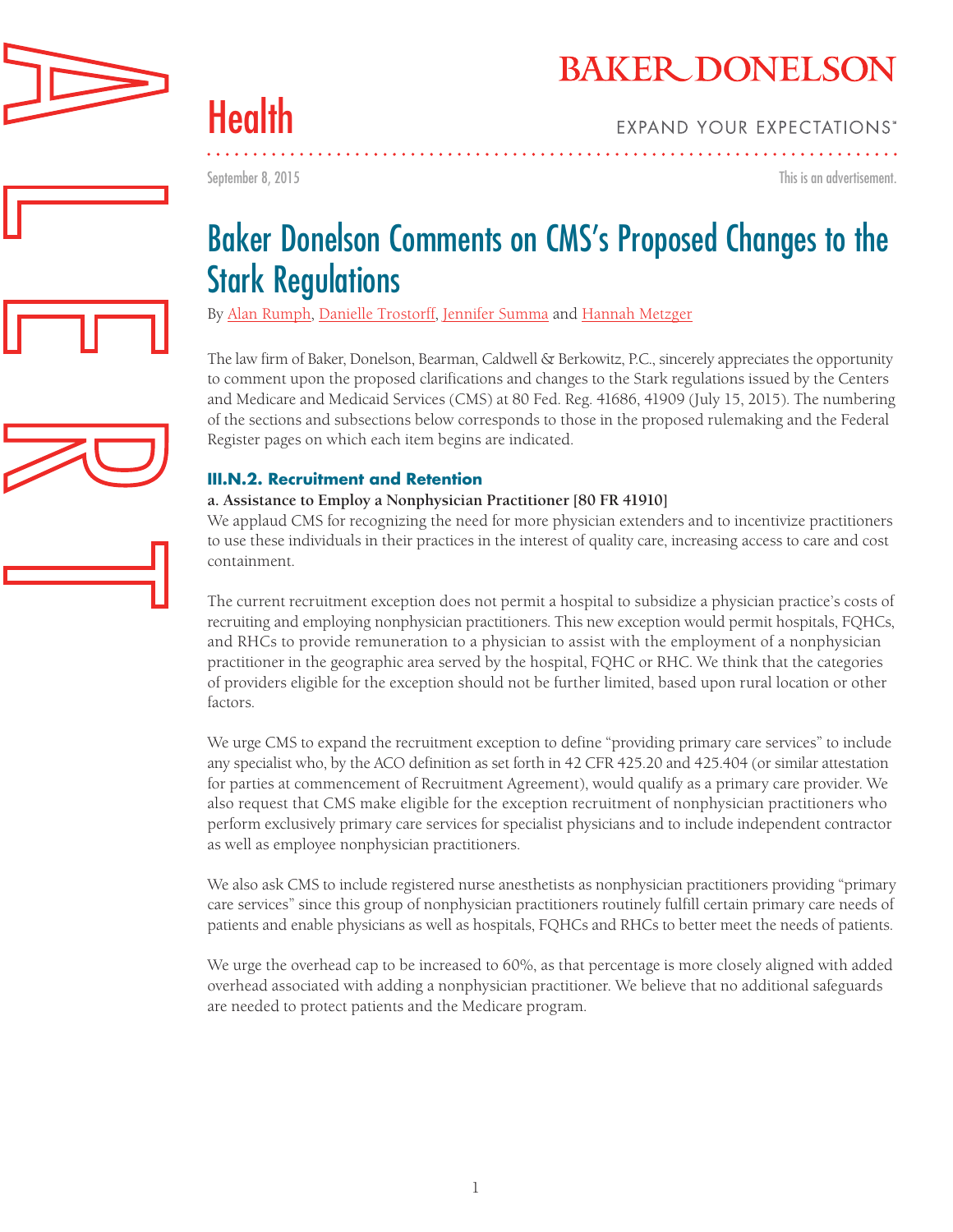

Health

September 8, 2015

This is an advertisement.

# Baker Donelson Comments on CMS's Proposed Changes to the Stark Regulations, *continued*

#### **b. Geographic Area Served by Federally Qualified Health Centers and Rural Health Clinics [80 FR 41914]**

We recognize the need for clarification of the definition of "geographic area served" and urge CMS to adopt the alternative that permits the broadest definition of "geographic area served," in the interest of expanding needed services by increasing the availability of nonphysician practitioners.

#### **c. Conforming Terminology: "Takes into Account" [80 FR 41914]**

We also commend CMS's proposal to define the "volume or value" standard consistently throughout the compensation exceptions to prohibit referring physician compensation that "takes into account" referrals. We also believe, however, that CMS should distinguish between compensation that "takes into account" referrals and compensation that "varies with" referrals.

The distinction between "takes into account" and "varies with" has generated much confusion among stakeholders and their counsel – and now in the courts. Many apparently believe that "varies with," which appears only in the definition of "indirect compensation arrangement" (ICA), and "takes into account," which appears both in the ICA definition and in the ICA exception (and many other exceptions), mean essentially the same thing. The plain language of the terms, however, suggests otherwise. Compensation that "varies with" referrals would appear to be present where there is merely a close correlation between referrals and compensation. On the other hand, compensation that "takes into account" referrals suggests that there must be some causative effect of referrals upon compensation.

The rulemaking history also supports the above distinction. As CMS noted in the instant proposed 2016 changes to the Stark regulations, Phase I defined an ICA to include physician compensation that "varies with or otherwise reflects" referrals. In the Phase III rulemaking, CMS replaced "otherwise reflects" with "takes into account." The fact that the Agency did not simply delete "otherwise reflects," but also added "takes into account," strongly suggests that "varies with" and "takes into account" have different meanings. Moreover, in the present proposal, CMS proposed replacing "based on" and "without regard to" with "takes into account" in each instance where the two former phrases appear in the compensation exceptions. It stated that there is no substantive difference between the three phrases and that they have previously been used interchangeably in the compensation exceptions. Like "takes into account" (and unlike "varies with"), "based on" and "without regard to" suggest a causal connection between referrals and compensation. Indeed, CMS has never proposed a change to "varies with" in the ICA definition or indicated that it has the same meaning as "takes into account."

We do not believe that whether a causal relationship between referrals and compensation exists must be determined solely by the terms of the compensation agreement. Instead, all facts, including those both within and outside the compensation agreement, should be evaluated to determine whether referrals have a causative effect upon compensation.

2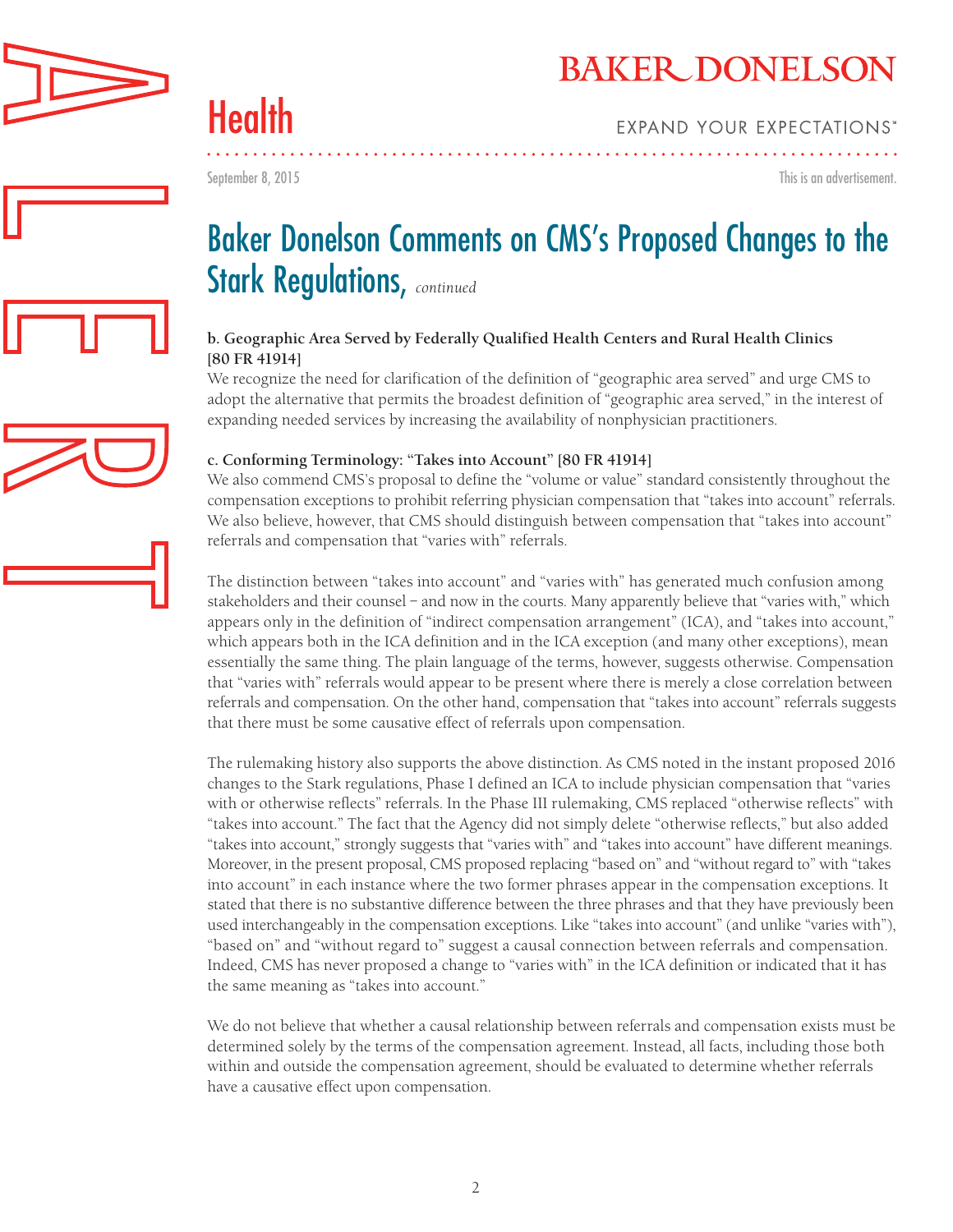

Health

September 8, 2015

This is an advertisement.

# Baker Donelson Comments on CMS's Proposed Changes to the Stark Regulations, *continued*

The *Tuomey* case illustrates the practical implications of our proposal, particularly if one compares the District Court's and Fourth Circuit's opinions after the second trial. The District Court effectively applied the familiar two-part Stark analysis of first determining whether financial relationships existed between the hospital and the referring physicians and then determining whether an exception applied to the relationships. As to the first issue, the court implicitly concluded that an ICA existed because the physicians' compensation "varied with" referrals: Each time a physician performed a procedure at the hospital, the physician's compensation increased. The court then implicitly determined, based upon witness testimony, that the hospital "took into account" the physicians' anticipated referrals in establishing the compensation. The effect of this conclusion was that the ICA exception was not available.

The Fourth Circuit, by contrast, only analyzed whether the physicians' compensation "varied with" their referrals. Like the District Court, the Fourth Circuit correctly concluded that the close correlation between referrals and compensation resulted in the compensation "varying with" referrals. The Fourth Circuit, however, did not separately analyze whether the compensation "took into account" referrals. It thus effectively ignored the ICA exception, perhaps because it assumed that "varies with" and "takes into account" have identical meanings.

We do not assert that the ultimate result in *Tuomey* was contrary to the law or regulations. We simply believe that the reasoning of the Fourth Circuit will lead to disastrous results for legal and appropriate hospital-physician compensation arrangements. For example, it is very common for hospitals to compensate physicians based upon their personal productivity, e.g., w/RVUs or collections from personally performed services. Compensation under such methodologies may "vary with" referrals and therefore constitute ICAs. Yet if referrals do not have any causative effect whatsoever upon the compensation (whether under or outside the terms of the compensation agreement), the compensation should not be deemed to "take into account" referrals and the ICA exception (or another compensation exception) should potentially be available.

In conclusion, we believe that our proposed distinction between "varies with" referrals and "takes into account" referrals will prohibit egregious arrangements in which referrals have a causative effect upon compensation (such as the arrangement in *Tuomey*), but will not punish hospitals that do not take referrals into account when establishing or implementing compensation arrangements. We respectfully request that CMS expressly recognize this distinction in the final 2016 rulemaking.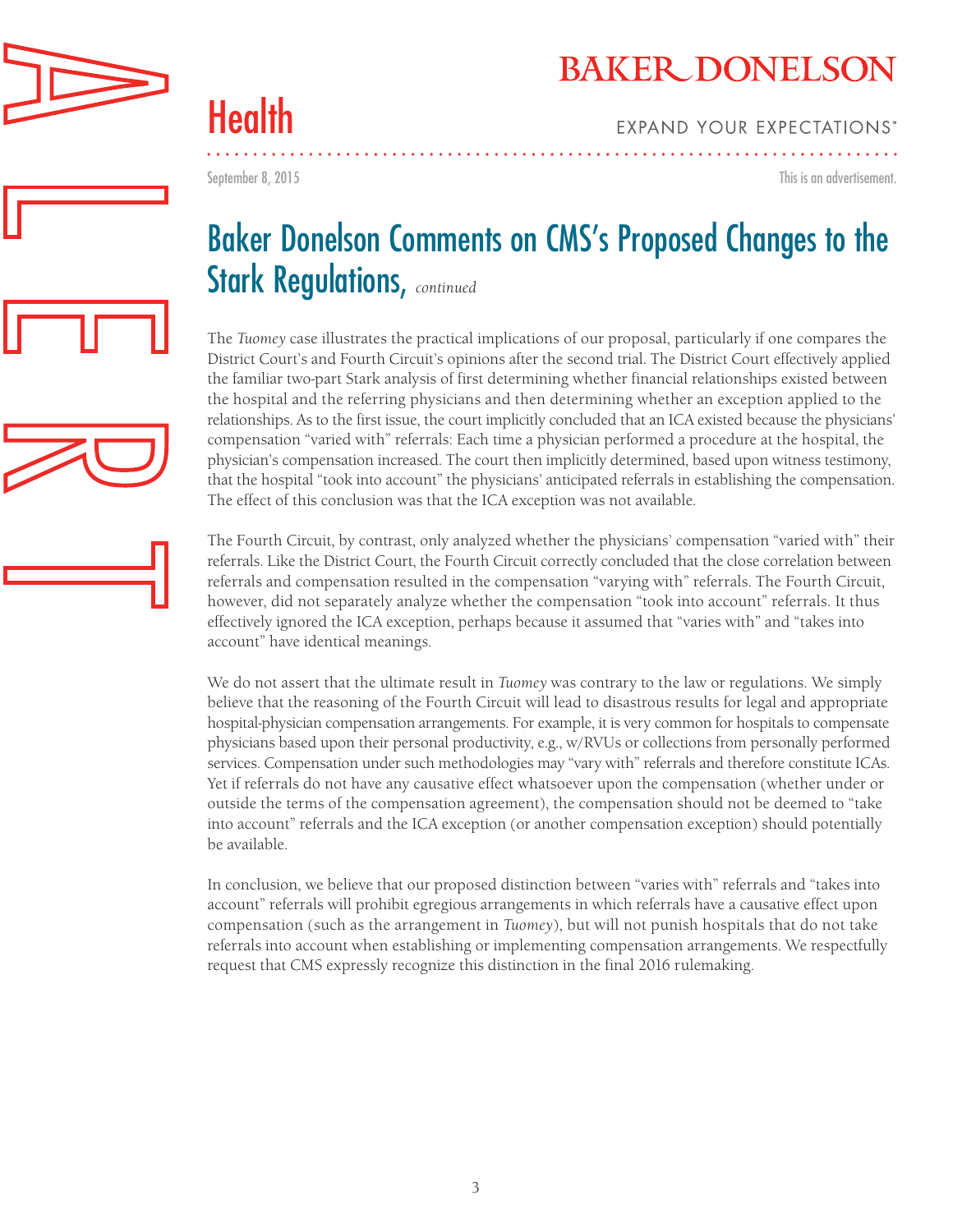

Health

September 8, 2015

This is an advertisement.



### **N.3. Reducing Burden and Improving Clarity Regarding the Writing, Term, and Holdover Provisions in Certain Exceptions and Other Regulations**

We believe that all proposals in this section reflect a carefully considered and appropriate balance among statutory fidelity, practicality, and protection against abuse. Our specific comments on the individual subsections are as follows:

#### **a. Writing Requirements in Certain Compensation Exceptions and Other Regulatory Provisions [80 FR 41915]**

We strongly agree with and appreciate CMS's clarification that the "writing" requirements in the various exceptions do not mandate that the writing be reflected in a single, formal agreement. Instead, as CMS states, the writing requirement can be satisfied through multiple, contemporaneous documents that collectively establish compliance with the applicable exception. As the Agency noted, before this clarification many stakeholders were confused about this issue. Virtually the only judicial authorities on the issue are *Bradford* and *Kosenske*, both of which ruled adversely.

We only request that CMS explicitly confirm the above clarification is a statement of the existing law and regulations. Thus, the effectiveness of the clarification does not require the finalization of a rulemaking, but can be relied upon at any time prior to the effective date of a final rule.

### **b. Term Requirements in Certain Compensation Arrangements Exceptions [80 FR 41916]**

We similarly agree with CMS's clarification that the one-year term requirement in certain of the exceptions need not be explicitly stated in the compensation agreement. In the Agency's words, "An arrangement that lasts as a matter of fact for at least 1 year satisfies this requirement," if the parties have contemporaneous documentation that establishes this fact. Again, we request that CMS confirm that this clarification represents a statement of the existing law and regulations.

#### **c. Holdover Arrangements [80 FR 41917]**

At the risk of sounding like a broken record, we also agree with and much appreciate CMS's proposal to extend indefinitely the permitted "holdover" period following expiration of the explicit term in an agreement. Although we think that the proposed amendments to the regulations may not technically be effective until they are finalized, we believe that the above clarifications of the writing and term requirements make this essentially a moot issue.

### **4. Definitions**

### **a. Remuneration (§411.351) [80 FR 41918]**

CMS's clarification that no remuneration passes between a hospital and a physician where the physician provides services in the hospital and each party bills for the items and services it provides is a welcome development, given the contrary (and, in our view, erroneous) conclusion in *Kosenske*. Again, we would appreciate CMS expressly confirming that this clarification represents its statement of existing law.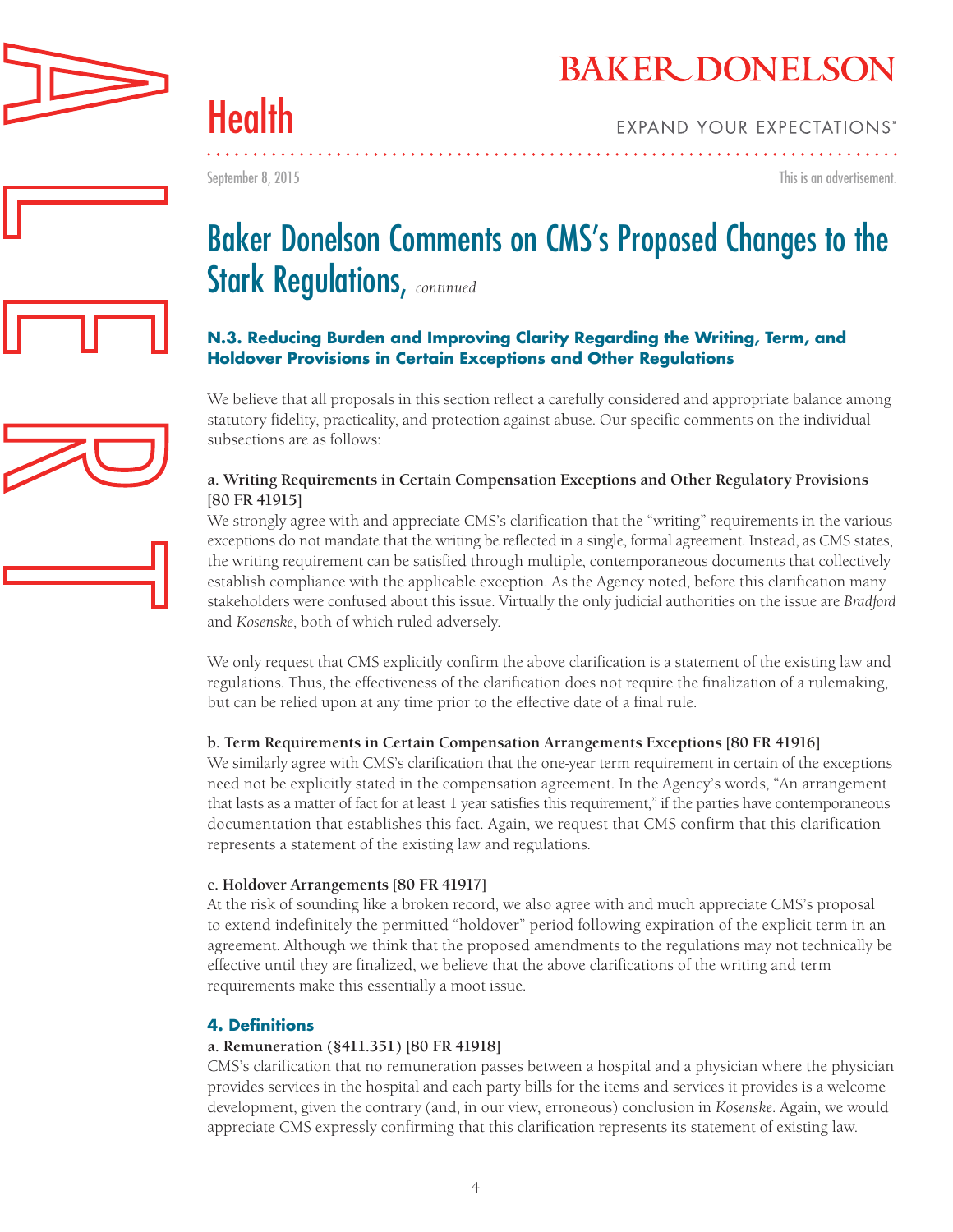

September 8, 2015

Health

This is an advertisement.

# Baker Donelson Comments on CMS's Proposed Changes to the Stark Regulations, *continued*

### **6. New Exception for Timeshare Arrangements [80 FR 41920]**

We much appreciate CMS proposing a new exception for time-sharing arrangements and believe the proposal reflects an appropriate balance between facilitating the provision of medically necessary services and providing safeguards against abuse. We ask CMS not to limit this exception to rural or underserved areas, as there are needs for such innovative, flexible arrangements in urban areas as well.

We have heard that certain CMS officials have informally stated that hospitals should not lease space within the hospital building to physicians and other providers. We believe that neither leases nor timeshare arrangements that comply with the Stark exceptions should be prohibited, provided that each hospital, physician, or other provider satisfies all applicable conditions of participation, including clearly indicating to patients and the public the identity of the other provider and the specific space and times utilized, as well as the space being used exclusively by the lessee or licensee during such times.

### **7. Temporary Noncompliance With Signature Requirements (§411.353(g)) [80 FR 41922]**

We strongly support the proposal to allow 90 days to sign an agreement, regardless of whether the absence of the signature was inadvertent or not inadvertent. We have seen situations in which it is very difficult to determine whether a failure was inadvertent and do not believe that 90 days is excessive, if all other requirements of the applicable exception are satisfied.

Also, sometimes services and other items provided under an exception must commence immediately, before a written agreement can be drafted (or other writings obtained). We therefore request that CMS also allow up to 30 days after commencement of services or other items for preparation of the agreement.

### **9. Solicitation of Comments: Perceived Need for Regulatory Revisions or Policy Clarification Regarding Permissible Physician Compensation [80 FR 41926]**

As to the "deeming rules," under which certain compensation formulas are deemed not to take into account referrals or other business generated, we appreciate CMS confirming that these rules are only "safe harbors." Nevertheless, some stakeholders have expressed confusion over the discussion of the deeming rules in Phase III regarding percentage compensation methodologies. We would therefore appreciate CMS confirming that the deeming rules may apply to percentage-based compensation, as long as it does not relate to leases and all other requirements of the deeming rules are satisfied.

We also reiterate our request in Item 2 above that CMS distinguish between "varies with" and "takes into account."